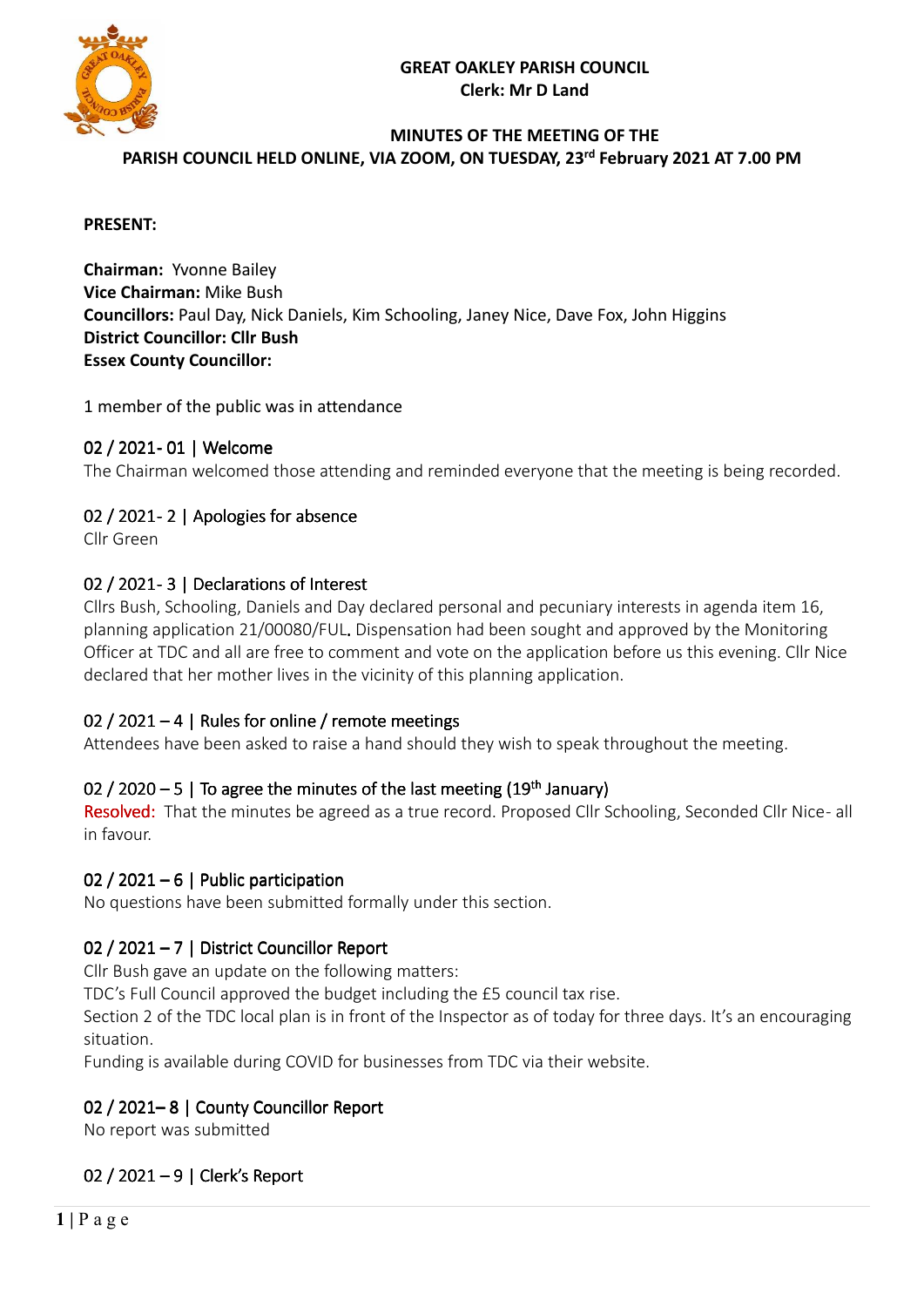

### **MINUTES OF THE MEETING OF THE PARISH COUNCIL HELD ONLINE, VIA ZOOM, ON TUESDAY, 23 rd February 2021 AT 7.00 PM**

The Clerk reported on the following matters: Finance Village Hall Direct Debits LED lighting update Highway Rangers ECC reports Action: Cllr Daniels asked to follow up on the entry sign to Great Oakley

# 02 / 2021 – 10 | Chairman's Report

Chairman gave updates on the following matters:

Chairman has attended 2 funding workshops (Lottery and Essex Community Foundation) as well as a one-to-one meeting in relation to the village hall.

The notice boards are up and we have had some positive comments from residents. The notice board in the centre of the village is in a poor state – Cllr Daniels to speak with Mr K.

ECC Highways have been undertaking road repairs around the village. The drain cover at the end of Farm Lane has not taken and is crumbling – it has been reported to ECC.

Attended TDALC meeting, zero carbon neutral by 2030 was the topic of discussion. As a PC we should look at everything we do (all agenda items) and try to ensure we contribute where possible.

Having attended training, some points of learning have been fed back from attendees concerning committees and other processes.

# 02 / 2021 – 11 | Reports

# Burial Ground, Recreation Field, Play Area and Greenswards

A report was submitted prior to the meeting.

Beaumont Road Ditch – still ongoing, Chair to write to ECC once more, copying other relevant leaders locally.

Meeting was setup with Sovereign Play but had to be cancelled.

Recreation Field – referred to the Finance committee for discussion.

Burial Ground – plan has been re-drawn to scale, reduced plots (half).

Greenswards – A village walk took place to look at issues. TDC Highway Rangers have done some work with more to take place when the weather improves. ECC have been contacted about ownership of the verge from the Village Hall to Mill House and ECC have stated they 'OWN' the verge and will send out an inspector.

Playground annual clean – will look for quotes for works to commence in the Spring.

Action: acquire additional quote for Bench/s. Pursue possible sponsorship options via local businesses, Community Care donation.

Resolved: that the quote to remove the ivy off the tree at the Village Hall be accepted at a cost of £336 (Gross). Proposed Cllr Daniels Seconded Cllr Day – all in favour

# Public Rights of Way / Footpaths

A report was submitted by Cllrs Fox and Schooling – thanks were given to Cllr Schooling. Woodlands footpath has a trip hazard.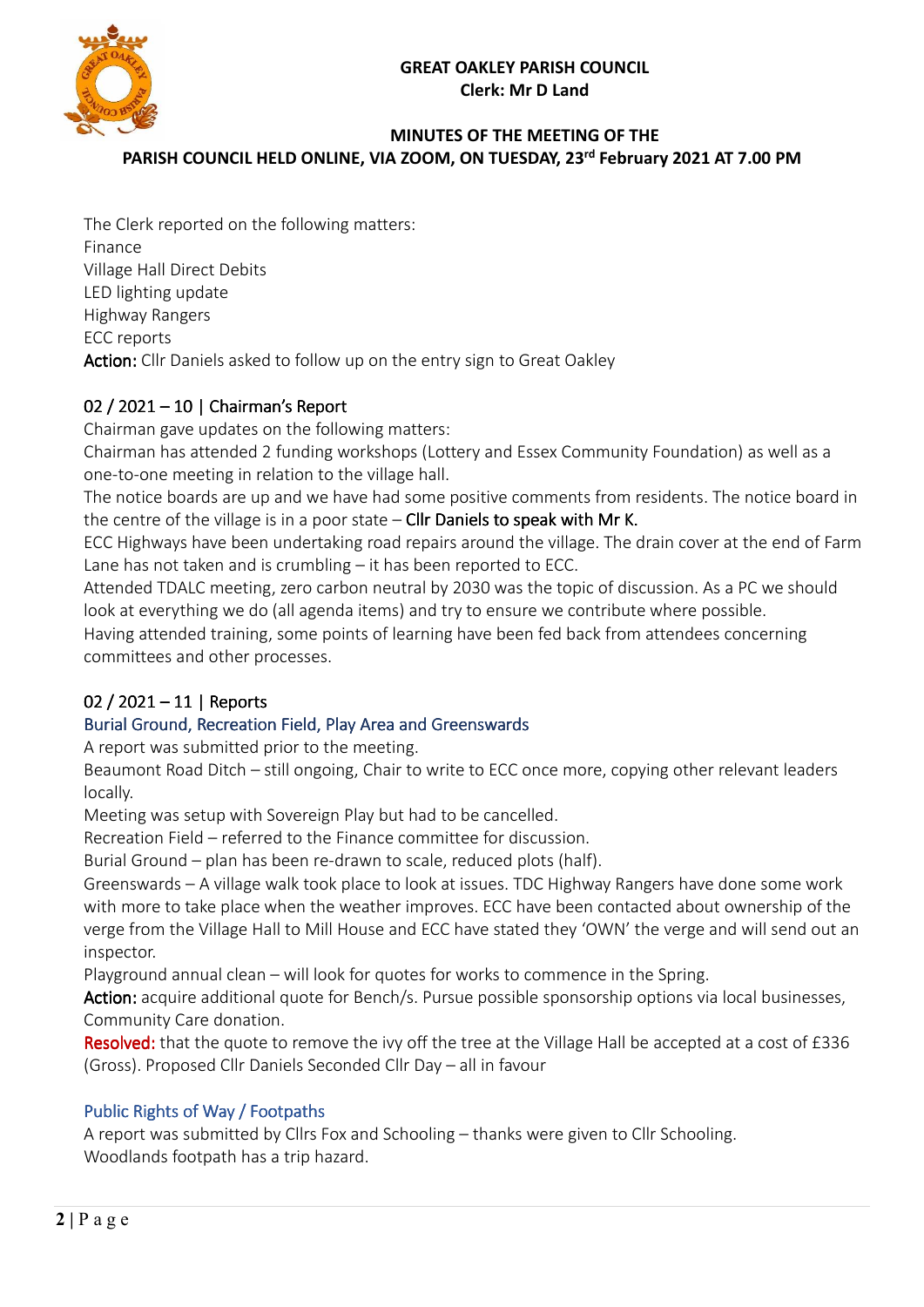

#### **MINUTES OF THE MEETING OF THE**

**PARISH COUNCIL HELD ONLINE, VIA ZOOM, ON TUESDAY, 23 rd February 2021 AT 7.00 PM** 

### TDALC

An ECC representative failed to attend the meeting so no detail came forward. A note came through to say that ECC would be looking to adopt Hertfordshire's policy. Carbon Neutral by 2030 was discussed.

#### **Village Hall**

A working group report with recommendations was submitted to council.

The Chairman attended funding seminars.

The 21<sup>st</sup> June could be a date to re-open but this cannot be clarified until early June as per government rules.

Action: Cllr Daniels suggested a notice be put up about the opening rules

#### LED Lighting Trial

Evaluate the trial period –the lights have worked well. 5 lights have been changed to LEDs The cost saving will be evident once further bills are received Residents to be contacted and advised why lights should be changed before any roll out.

#### Stones Green

No discussion.

#### 02 / 2021 – 12 | Parish Plan

Parish Plans are not legally binding. Neighbourhood plans are legally binding. Meeting to take place between Wix, Great Oakley and Little Oakley Parish Councils representatives.

#### 02 / 2021 – 13 | Speeding

Speed Signage is faded – doesn't help.

Could there be some temporary measures to reduce speeding, some villages have planters to reduce the width of the road.

Local Highway Panel schemes to be considered with speeding in mind.

#### 02 / 2021 - 14 | Environment - carbon reduction

Parish Council are committed to carbon reduction as demonstrated by recent LED Lighting Trial and will be a priority consideration for Village Hall refurbishment.

Great Oakley and Stones Green in Bloom – to be considered. Consider acquiring some trees for planting schemes – Partridge Close.

#### 02 / 2021 – 15 | Parking on verges

ECC have confirmed that they will send out an inspector to look at the verges. Issue with parking on Partridge Close from the Lime trees development. Action: speak to TDC planning enforcement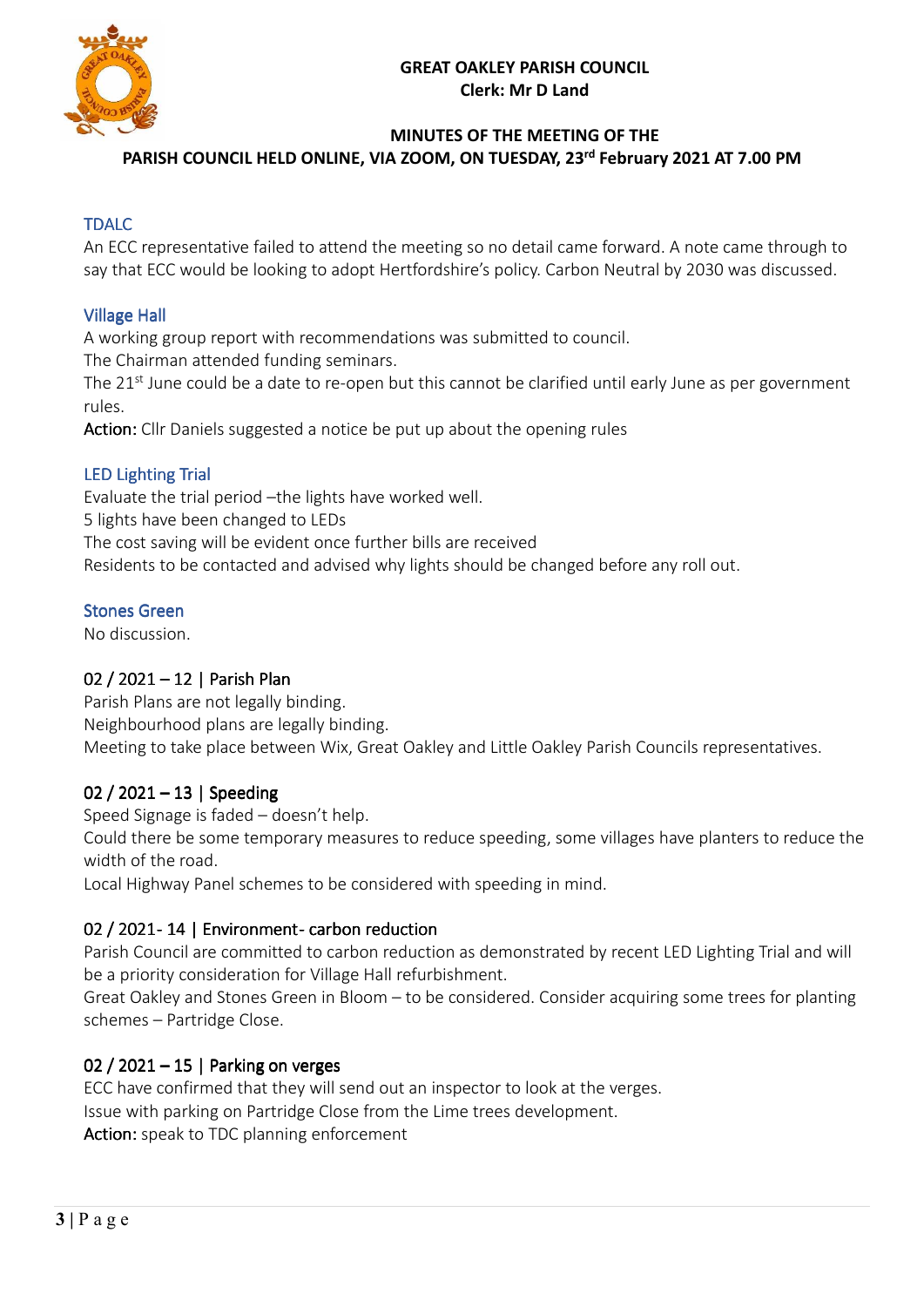

#### **MINUTES OF THE MEETING OF THE PARISH COUNCIL HELD ONLINE, VIA ZOOM, ON TUESDAY, 23 rd February 2021 AT 7.00 PM**

# 02 / 2021 – 16 | Planning applications

21/00080/FUL | Proposed conversion of dwelling into two flats (Red House), infill extension between dwelling and The Maybush Public House to form further flat with multi-use community facilities extension to Public House at ground level. Proposed Change of Use of garden area behind public house from residential to use associated with Public House / Community Use and proposed external landscaping works. Red House (The Maybush Inn), High Street, Great Oakley, Harwich, Essex, CO12 5AQ.

A lengthy discussion took place and each Cllr was given the opportunity to speak. A vote was taken on the application with 5 Cllrs against and 2 in favour.

Planning considerations. Lack of appropriate Parking, increase of vehicles owing to additional traffic, noise, pollution, disruption.

Cllr Higgins was unable to speak or vote on the matter due to having no dispensation from TDC

# 02 / 2021 – 17 | Cheques and finance authorisation

Resolved: that the month's cheques be signed, including any expenses.

Proposed by Cllr Daniels Seconded Cllr Day – all in Favour.

Resolved: that Clacton Business Services be used for the internal audit for 2020/21. Proposed Cllr Bush Seconded Cllr Nice - all in favour.

# 02 / 2021 – 18 | Correspondence

Email received from Chris Thompson, ref planting trees on the green at Partridge Close and also a letter concerning the parking on Partridge Close in relation to the Limetrees Development.

# 02 / 2021 – 19 | Agenda Items for Future Consideration

Memorial Garden Great Oakley and Stones Green in Bloom Dog Poo Bins **Litter** 

**Meeting closed 21:59pm** 

**Date and Time of next meeting |** Tuesday 23rd March 2021 at 7.00pm (Venue to be announced)